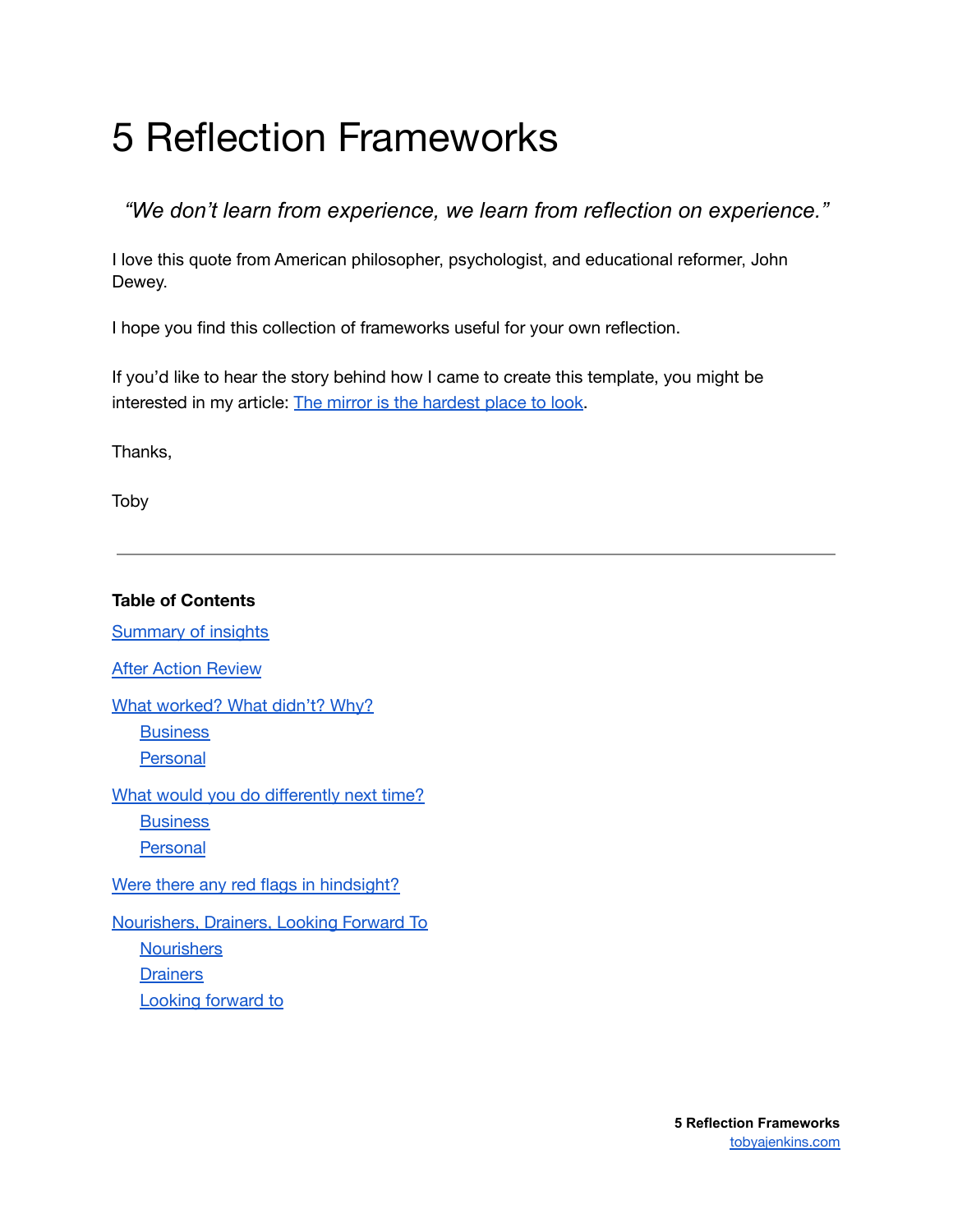# <span id="page-1-0"></span>Summary of insights

I use this space to summarise overarching lessons or themes that have fallen out of my reflection process. Then it's readily available if I come back to the document.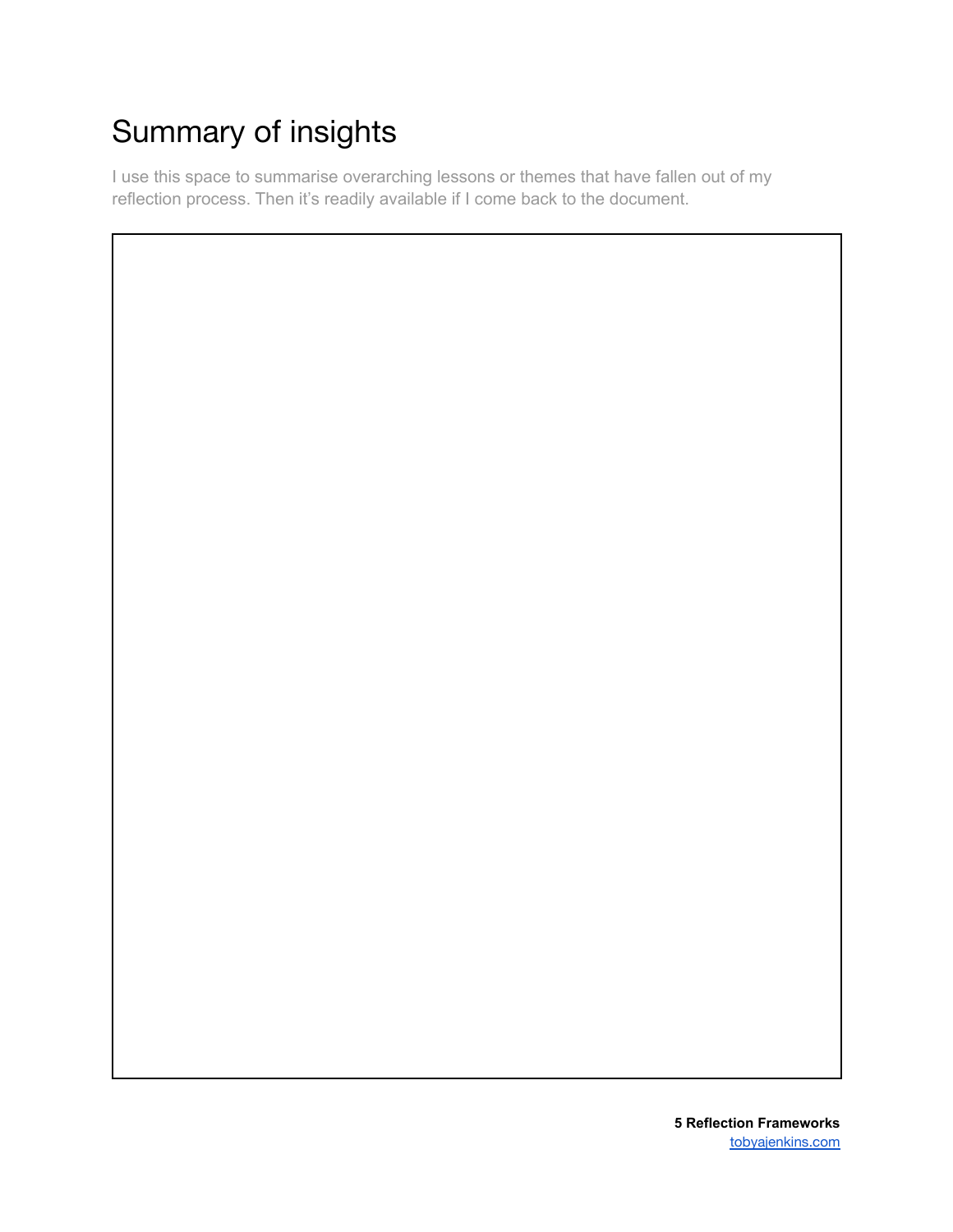### <span id="page-2-0"></span>After Action Review

| What was supposed to<br>happen? | <b>What happened?</b> | Why was there a<br>difference? |
|---------------------------------|-----------------------|--------------------------------|
|                                 |                       |                                |
|                                 |                       |                                |
|                                 |                       |                                |
|                                 |                       |                                |
|                                 |                       |                                |
|                                 |                       |                                |
|                                 |                       |                                |
|                                 |                       |                                |
|                                 |                       |                                |
|                                 |                       |                                |
|                                 |                       |                                |
|                                 |                       |                                |
|                                 |                       |                                |
|                                 |                       |                                |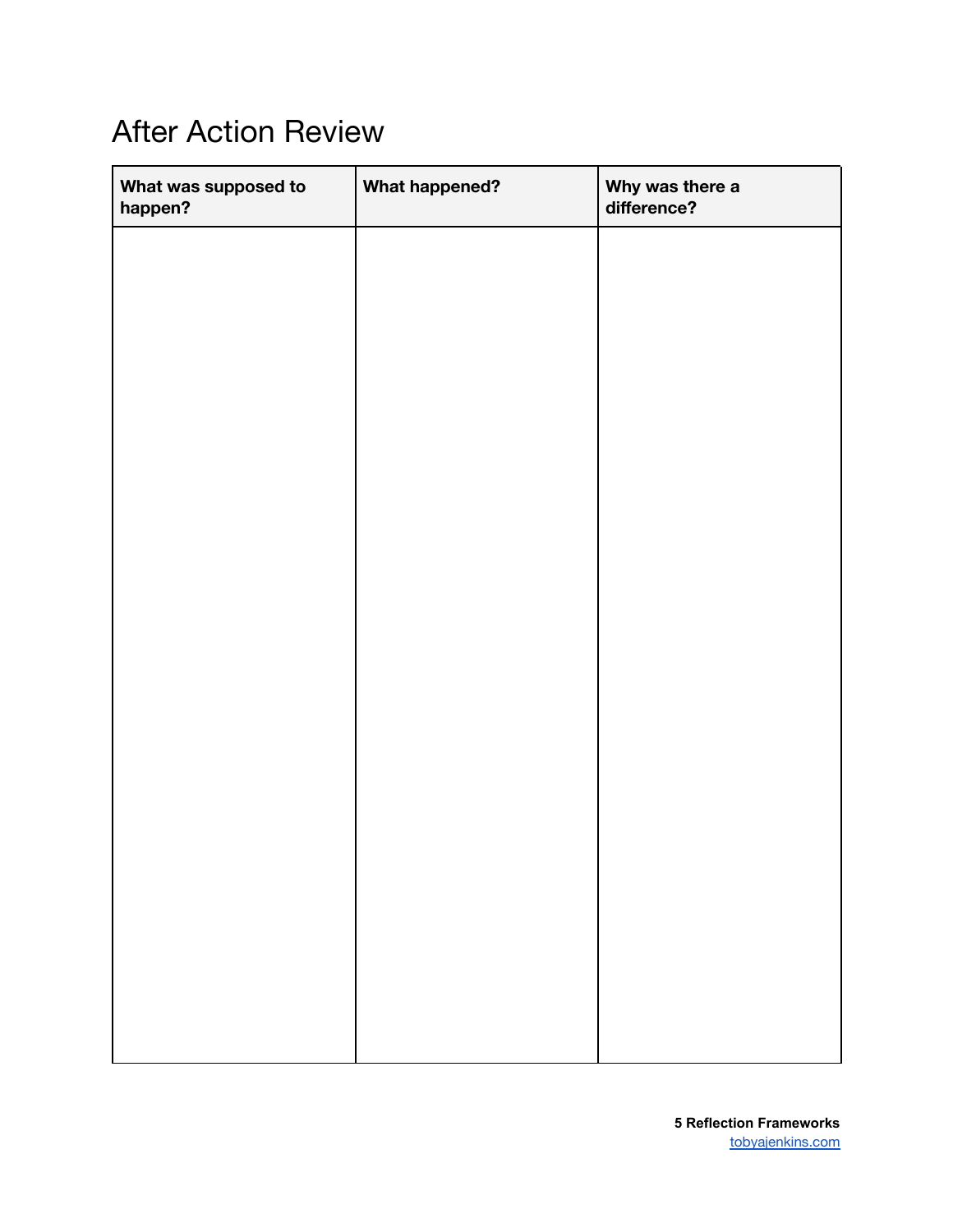## <span id="page-3-0"></span>What worked? What didn't? Why?

#### <span id="page-3-1"></span>**Business**

| <b>Area</b>     | What worked? Why? | What didn't? Why? |
|-----------------|-------------------|-------------------|
| <b>Brand</b>    |                   |                   |
|                 |                   |                   |
|                 |                   |                   |
|                 |                   |                   |
|                 |                   |                   |
|                 |                   |                   |
|                 |                   |                   |
|                 |                   |                   |
|                 |                   |                   |
|                 |                   |                   |
|                 |                   |                   |
| <b>Strategy</b> |                   |                   |
|                 |                   |                   |
|                 |                   |                   |
|                 |                   |                   |
|                 |                   |                   |
|                 |                   |                   |
|                 |                   |                   |
|                 |                   |                   |
|                 |                   |                   |
| <b>Area</b>     | What worked? Why? | What didn't? Why? |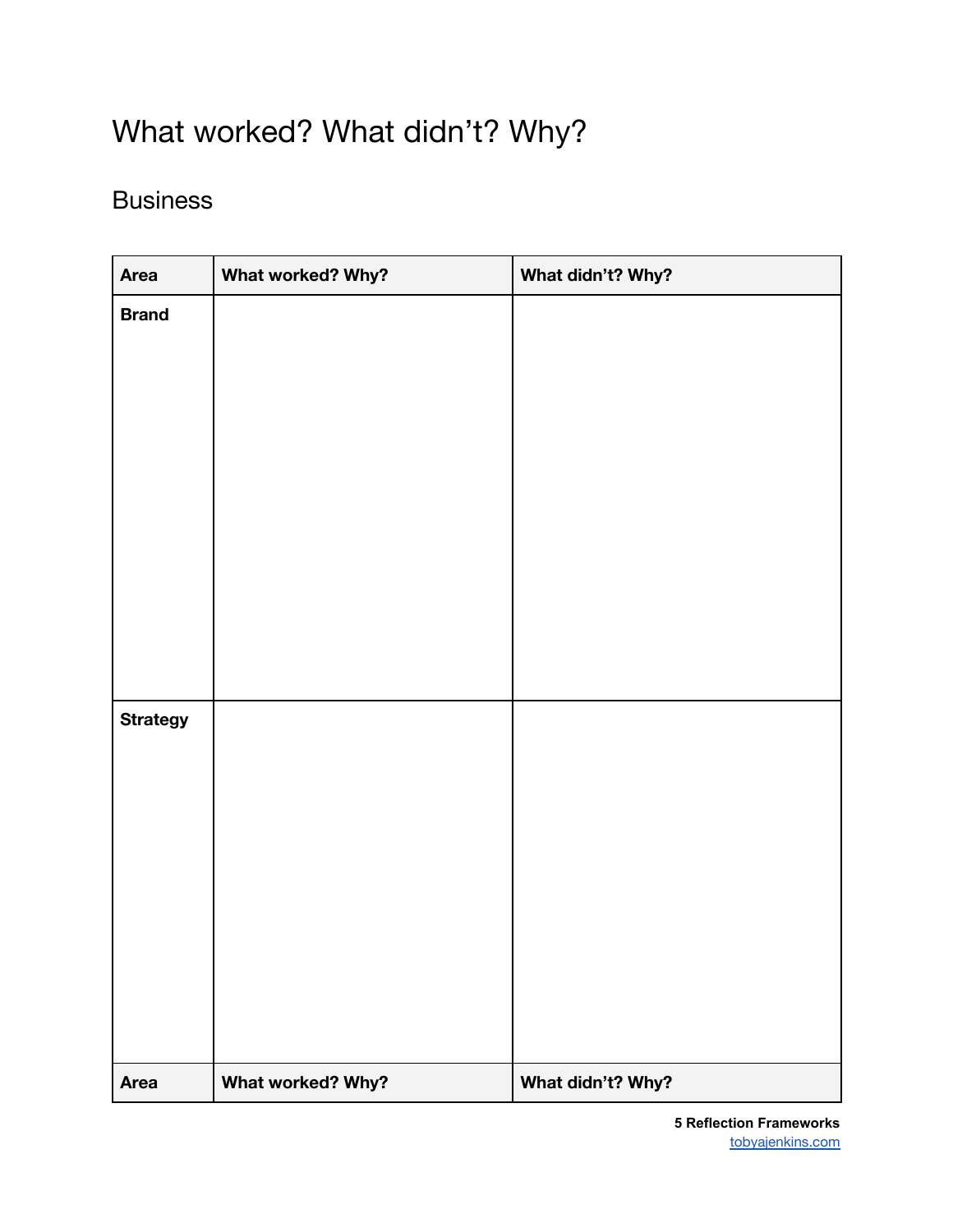| <b>Sales</b><br>Legal |  |
|-----------------------|--|
|                       |  |
|                       |  |
|                       |  |
|                       |  |
|                       |  |
|                       |  |
| <b>Marketing</b>      |  |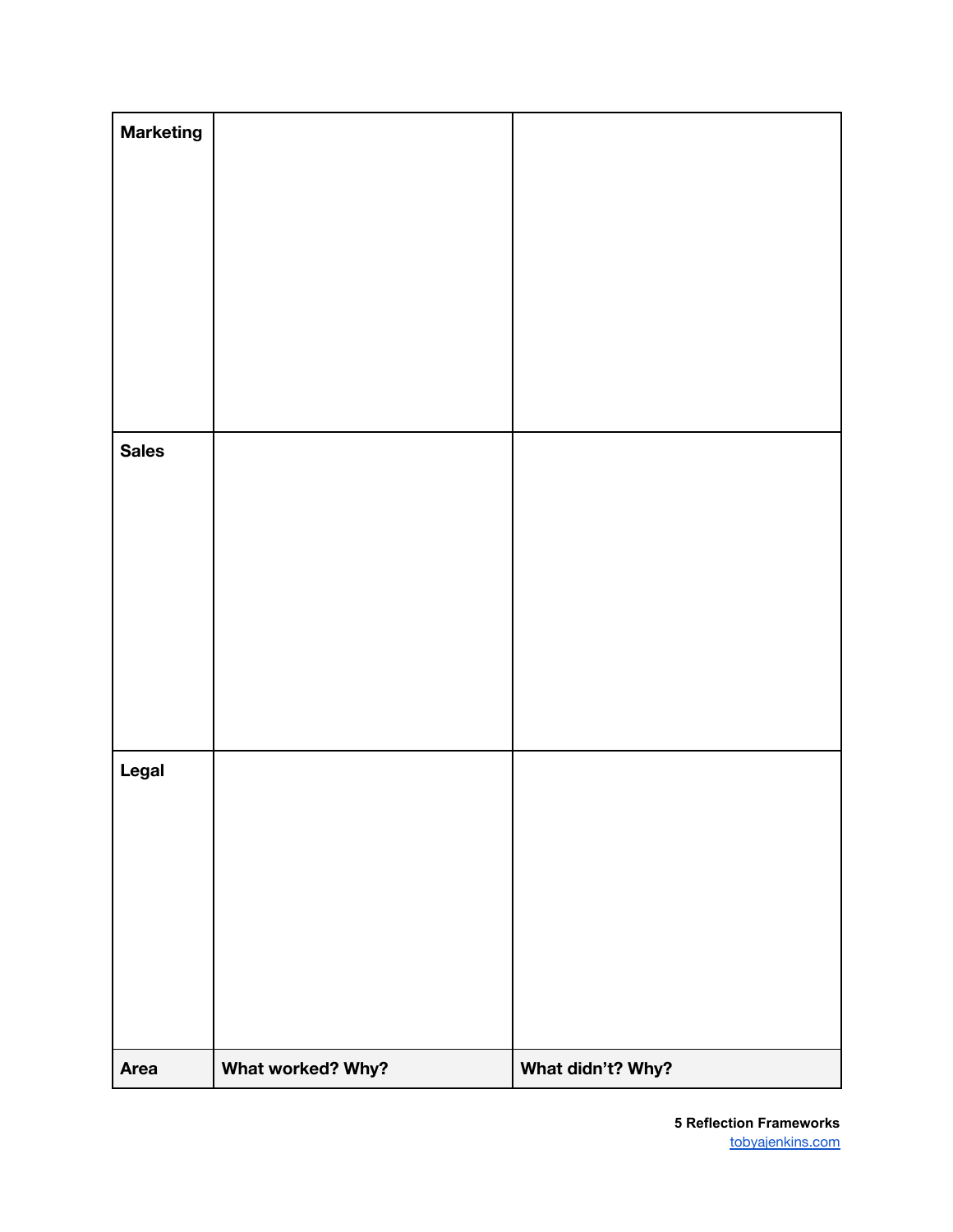| <b>Finance</b> |                   |                   |
|----------------|-------------------|-------------------|
|                |                   |                   |
|                |                   |                   |
|                |                   |                   |
|                |                   |                   |
|                |                   |                   |
| Admin          |                   |                   |
|                |                   |                   |
|                |                   |                   |
|                |                   |                   |
|                |                   |                   |
|                |                   |                   |
|                |                   |                   |
| People         |                   |                   |
|                |                   |                   |
|                |                   |                   |
|                |                   |                   |
|                |                   |                   |
|                |                   |                   |
| Area           | What worked? Why? | What didn't? Why? |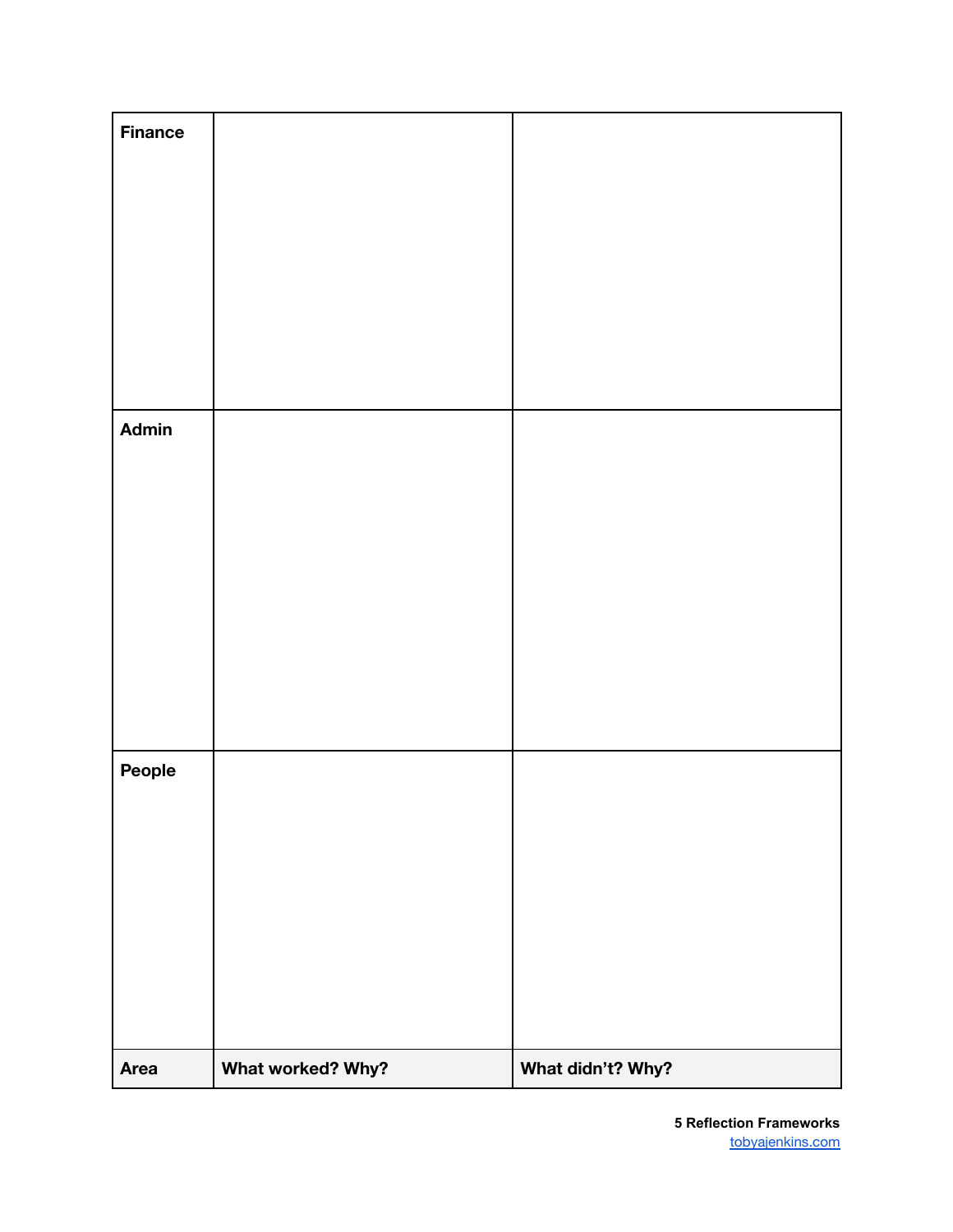| <b>Product</b> |  |
|----------------|--|
|                |  |
|                |  |
|                |  |
|                |  |
|                |  |
|                |  |
|                |  |
|                |  |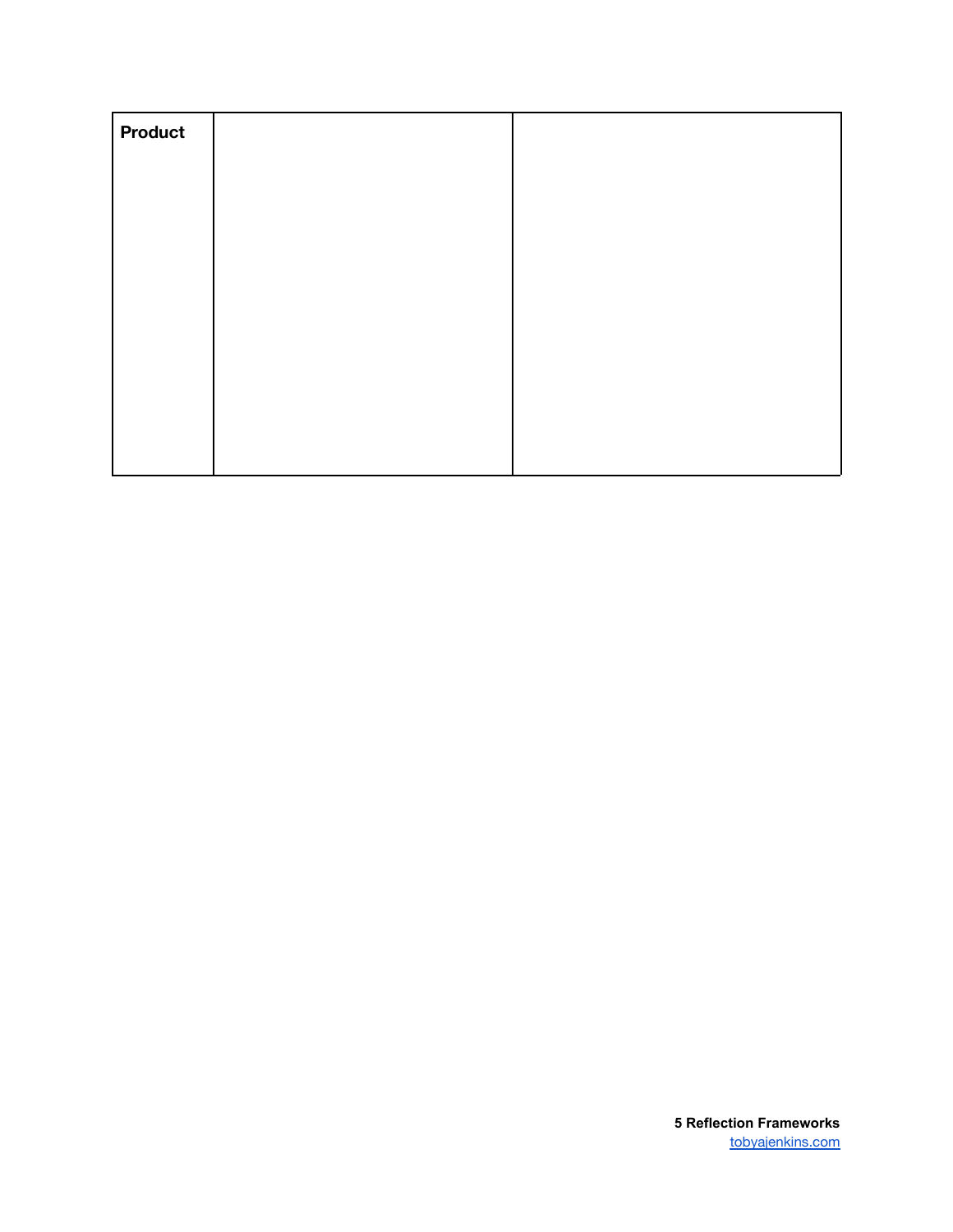#### <span id="page-7-0"></span>Personal

| <b>Domain</b> | What worked? Why? | What didn't? Why? |
|---------------|-------------------|-------------------|
| <b>Work</b>   |                   |                   |
|               |                   |                   |
|               |                   |                   |
|               |                   |                   |
|               |                   |                   |
|               |                   |                   |
|               |                   |                   |
|               |                   |                   |
| <b>Health</b> |                   |                   |
|               |                   |                   |
|               |                   |                   |
|               |                   |                   |
|               |                   |                   |
|               |                   |                   |
|               |                   |                   |
|               |                   |                   |
| <b>Spouse</b> |                   |                   |
|               |                   |                   |
|               |                   |                   |
|               |                   |                   |
|               |                   |                   |
|               |                   |                   |
|               |                   |                   |
|               |                   |                   |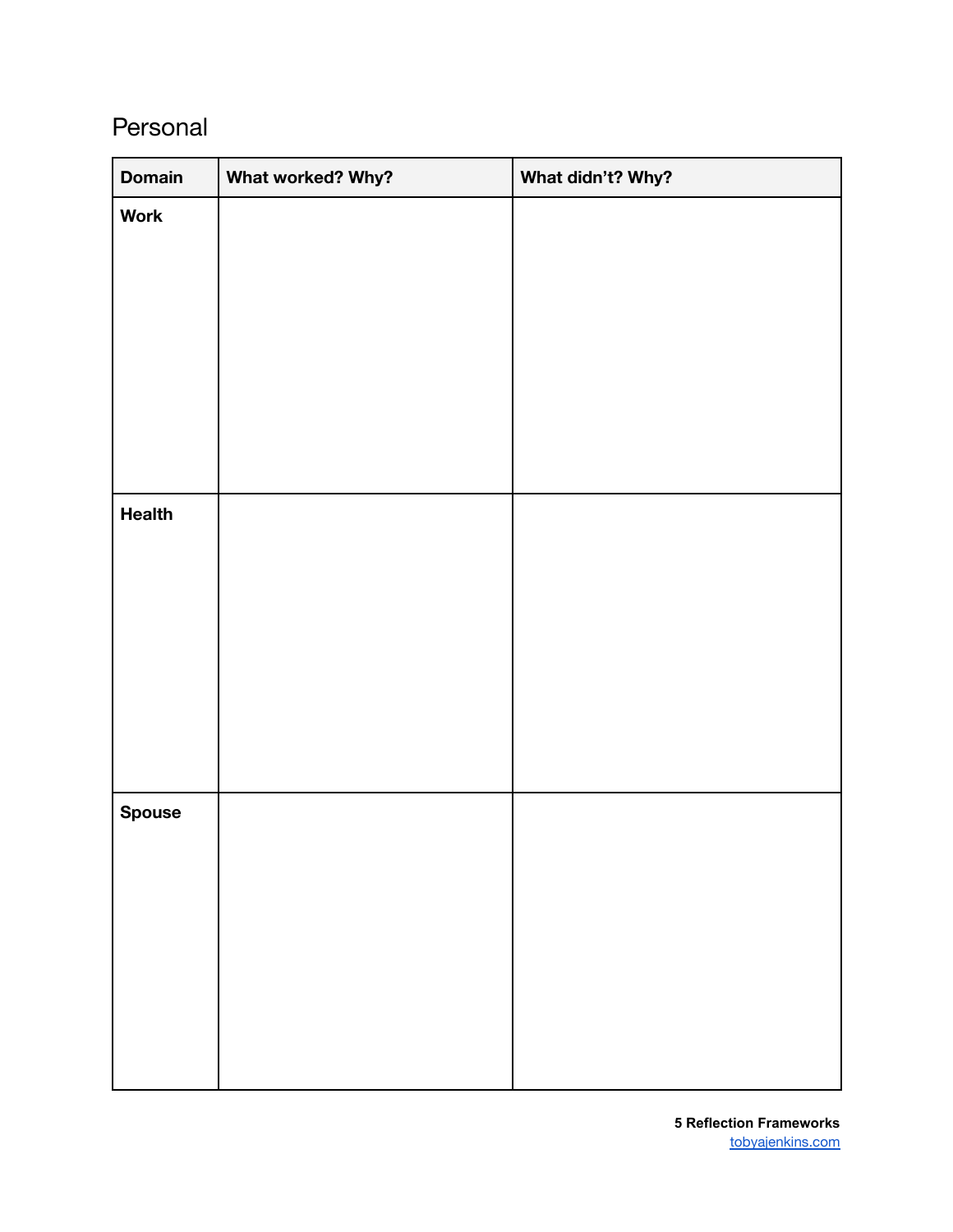| <b>Domain</b>                    | What worked? Why? | What didn't? Why? |
|----------------------------------|-------------------|-------------------|
| <b>Parenting</b>                 |                   |                   |
|                                  |                   |                   |
|                                  |                   |                   |
|                                  |                   |                   |
|                                  |                   |                   |
|                                  |                   |                   |
|                                  |                   |                   |
|                                  |                   |                   |
| <b>My</b><br>Immediate<br>Family |                   |                   |
|                                  |                   |                   |
|                                  |                   |                   |
|                                  |                   |                   |
|                                  |                   |                   |
|                                  |                   |                   |
|                                  |                   |                   |
| <b>Friends</b>                   |                   |                   |
|                                  |                   |                   |
|                                  |                   |                   |
|                                  |                   |                   |
|                                  |                   |                   |
|                                  |                   |                   |
|                                  |                   |                   |
|                                  |                   |                   |
|                                  |                   |                   |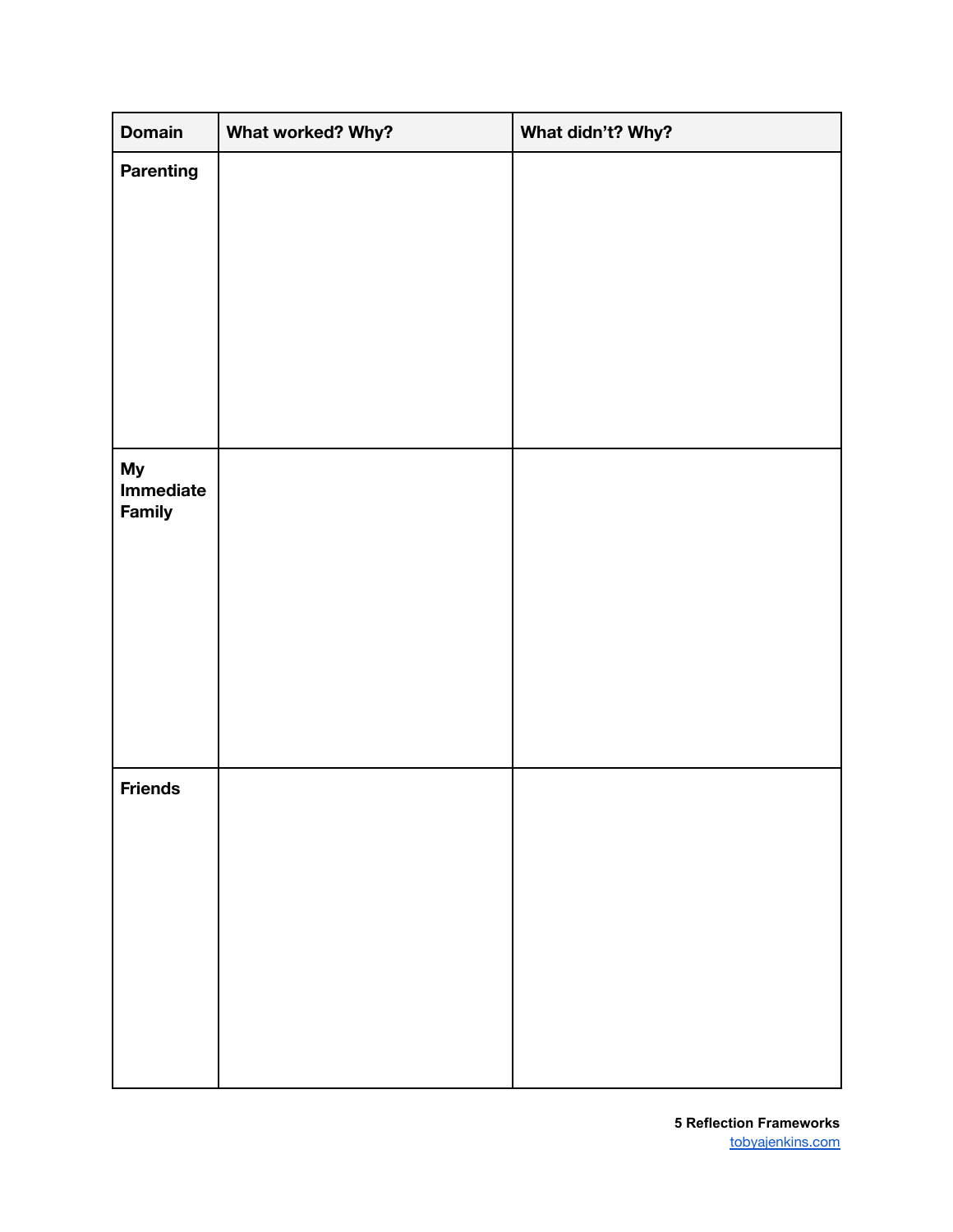| <b>Domain</b>       | What worked? Why? | What didn't? Why? |
|---------------------|-------------------|-------------------|
| <b>Spirituality</b> |                   |                   |
|                     |                   |                   |
|                     |                   |                   |
|                     |                   |                   |
|                     |                   |                   |
|                     |                   |                   |
|                     |                   |                   |
|                     |                   |                   |
|                     |                   |                   |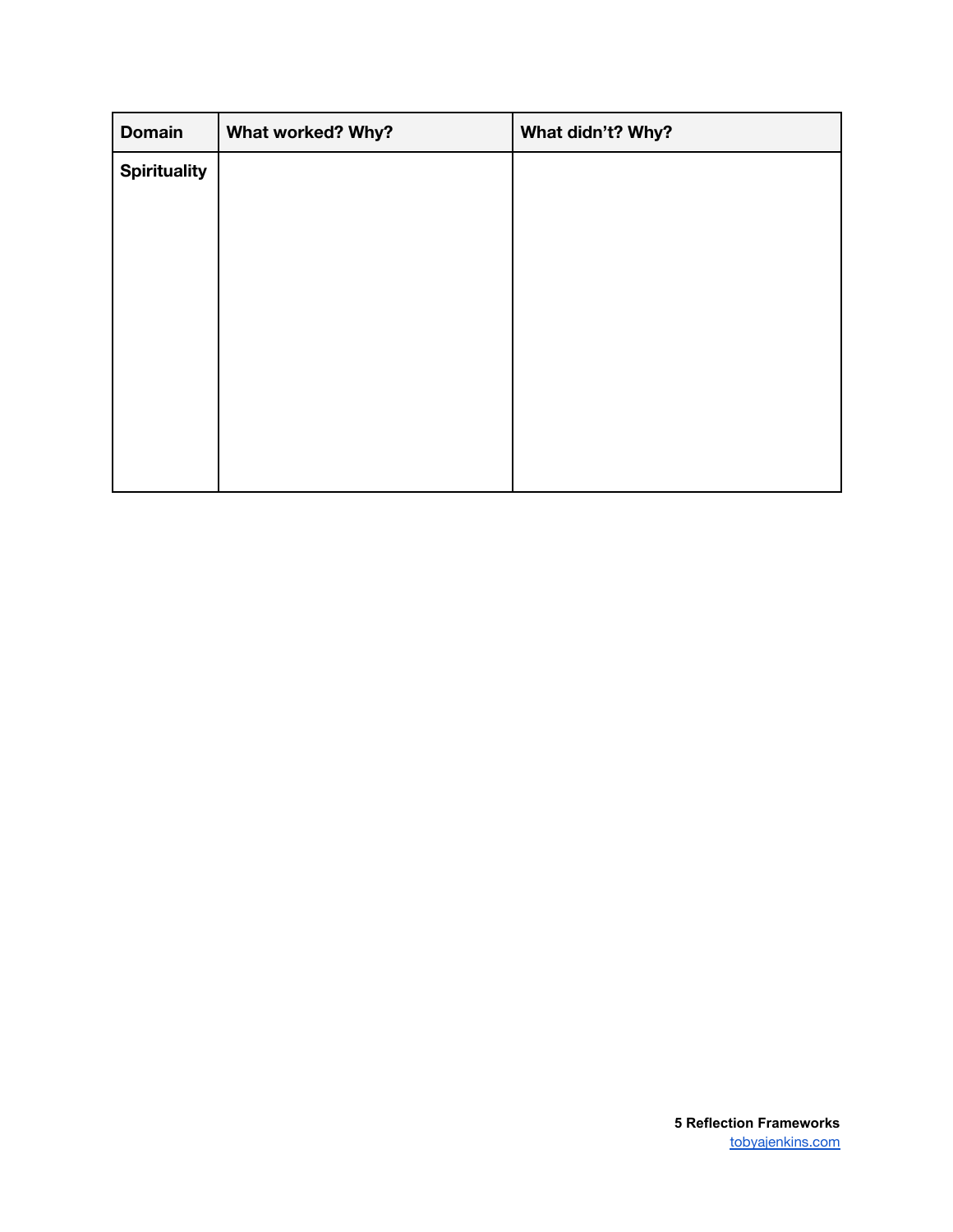# <span id="page-10-0"></span>What would you do differently next time?

<span id="page-10-1"></span>**Business** 

<span id="page-10-2"></span>Personal

**5 Reflection Frameworks** [tobyajenkins.com](https://tobyajenkins.com/)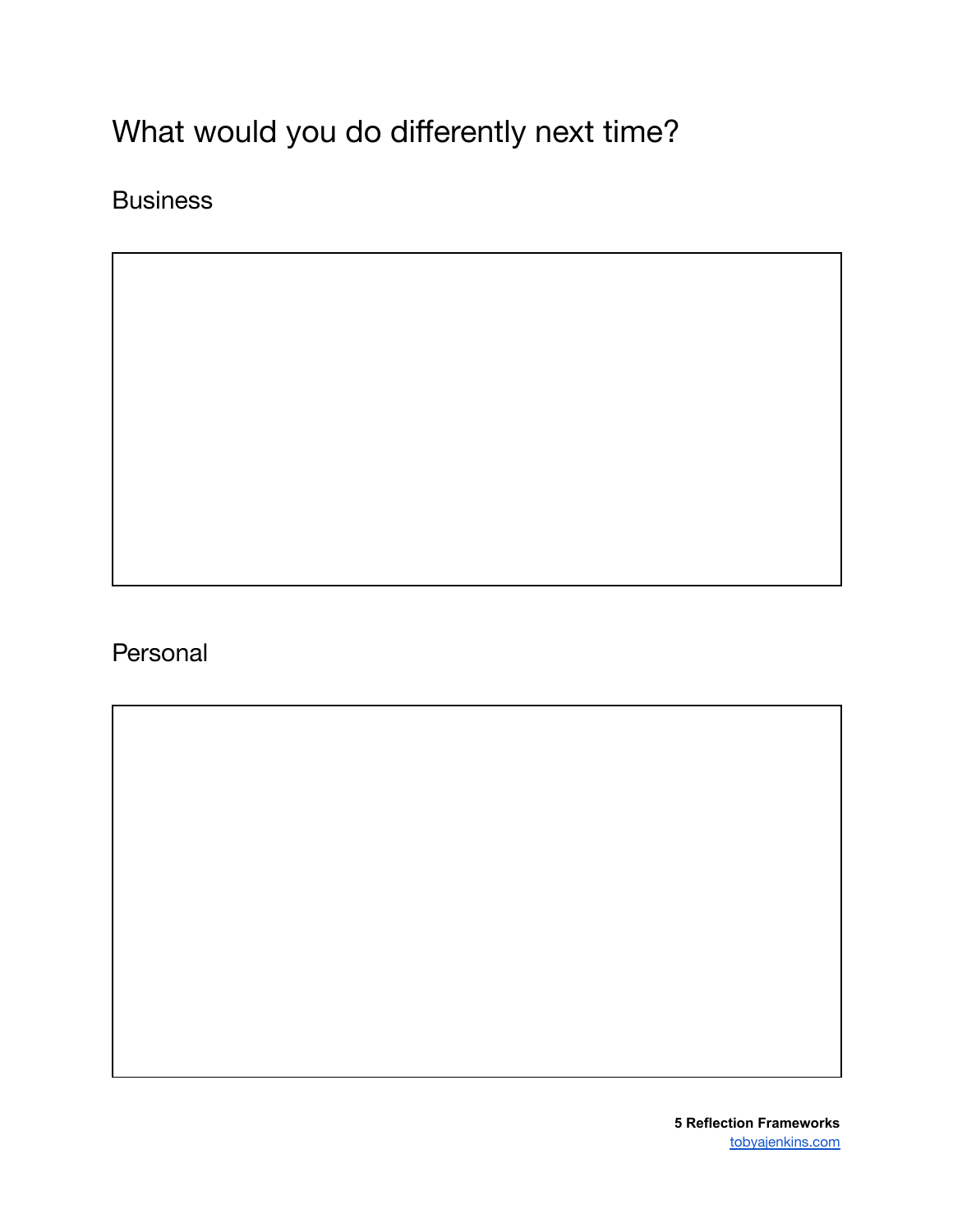<span id="page-11-0"></span>Were there any red flags in hindsight?

**5 Reflection Frameworks** [tobyajenkins.com](https://tobyajenkins.com/)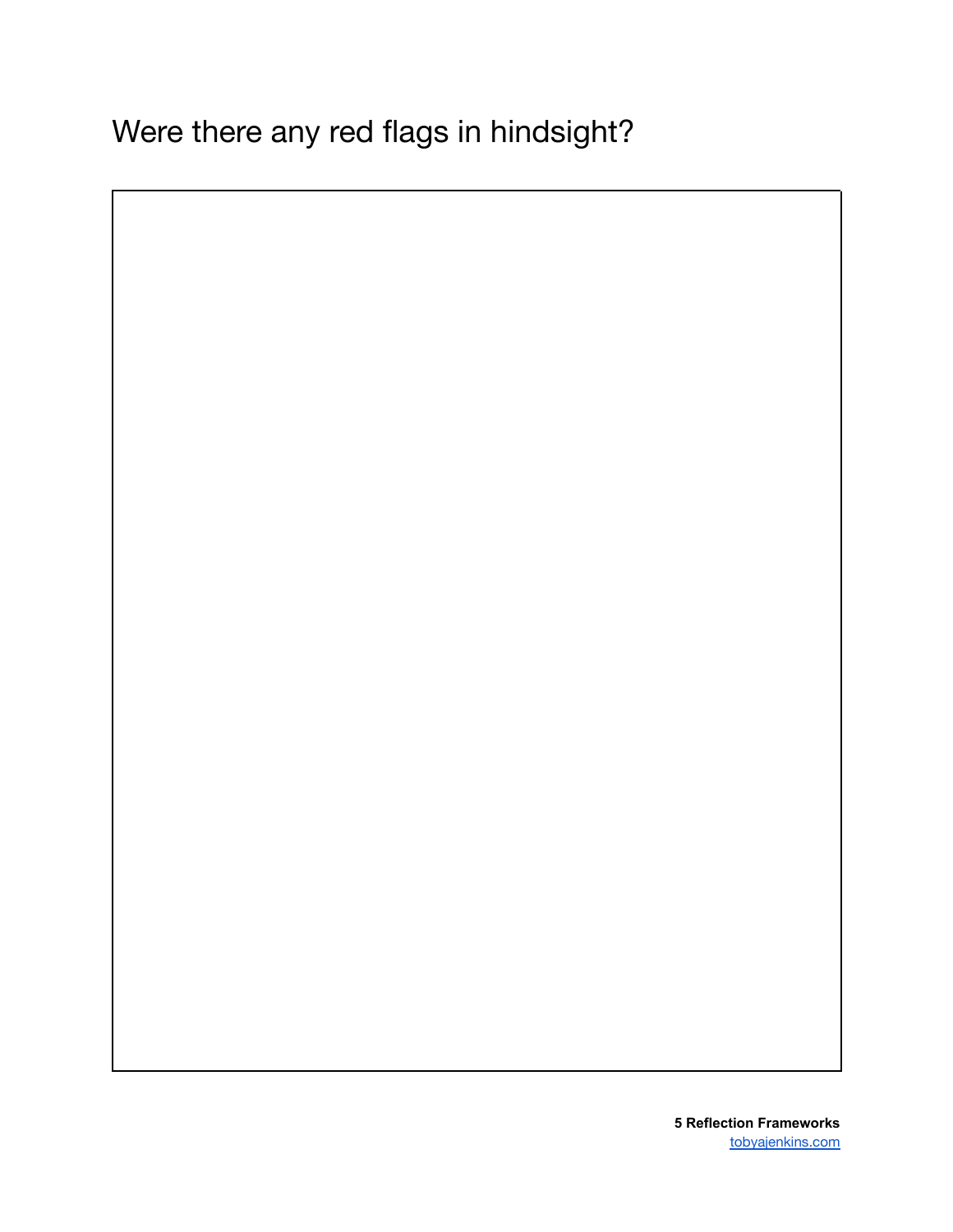### <span id="page-12-0"></span>Nourishers, Drainers, Looking Forward To

#### <span id="page-12-1"></span>**Nourishers**

What nourished you? (brought you energy, increased your bias for action)

#### <span id="page-12-2"></span>**Drainers**

What drained you? (reduced your energy, decreased your bias for action)